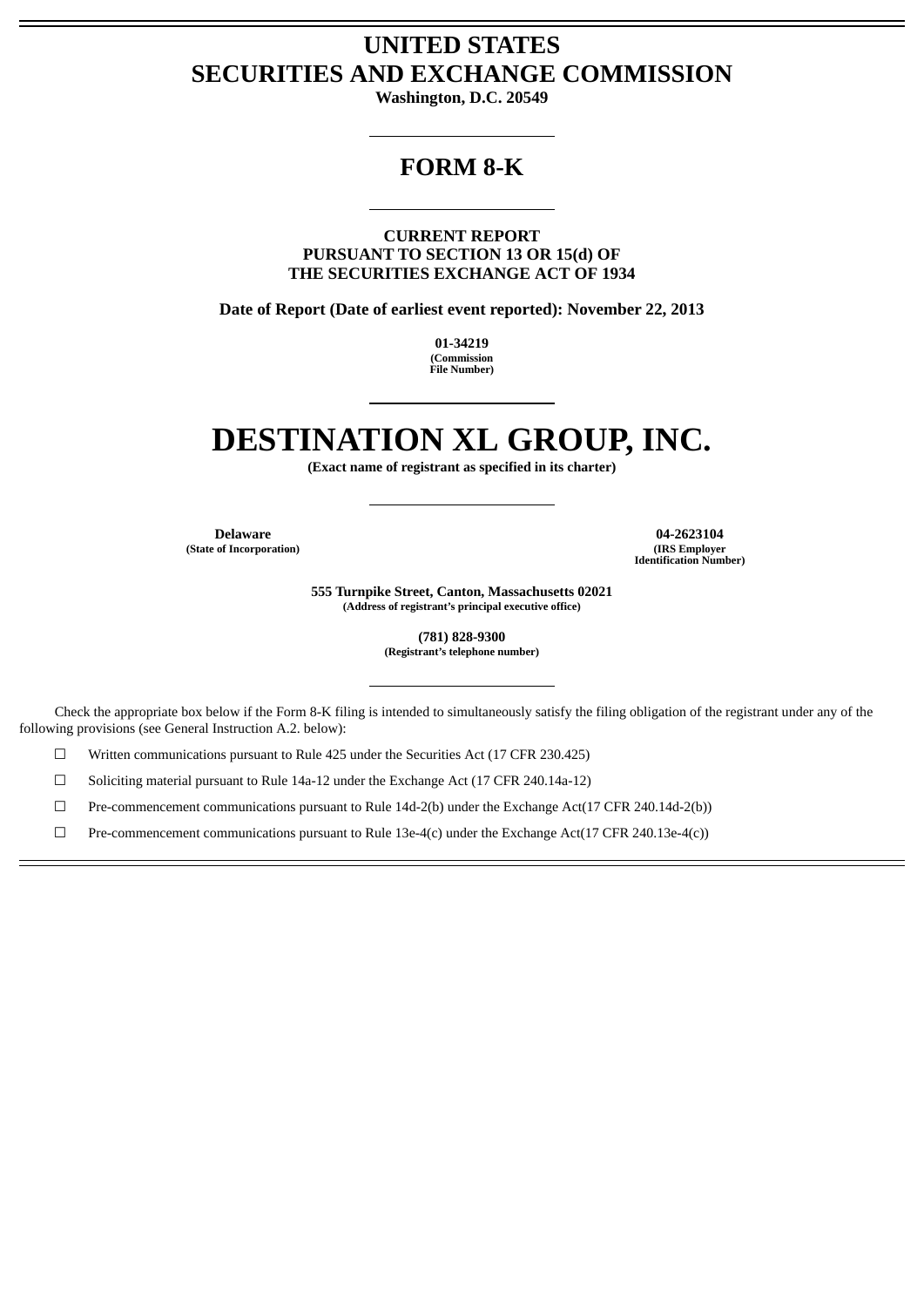### **Item 2.02 Results of Operations and Financial Condition.**

On November 22, 2013, Destination XL Group, Inc. (the "Company") issued a press release announcing the Company's operating results for the third quarter of fiscal 2013. The Company also provided updated guidance for fiscal 2013. A copy of this press release is attached hereto as Exhibit 99.1.

#### **Item 9.01 Financial Statements and Exhibits.**

(d) Exhibits

| Exhibit No. | Description                                                                      |
|-------------|----------------------------------------------------------------------------------|
| 99.1        | Press release announcing operating results for the third quarter of fiscal 2013. |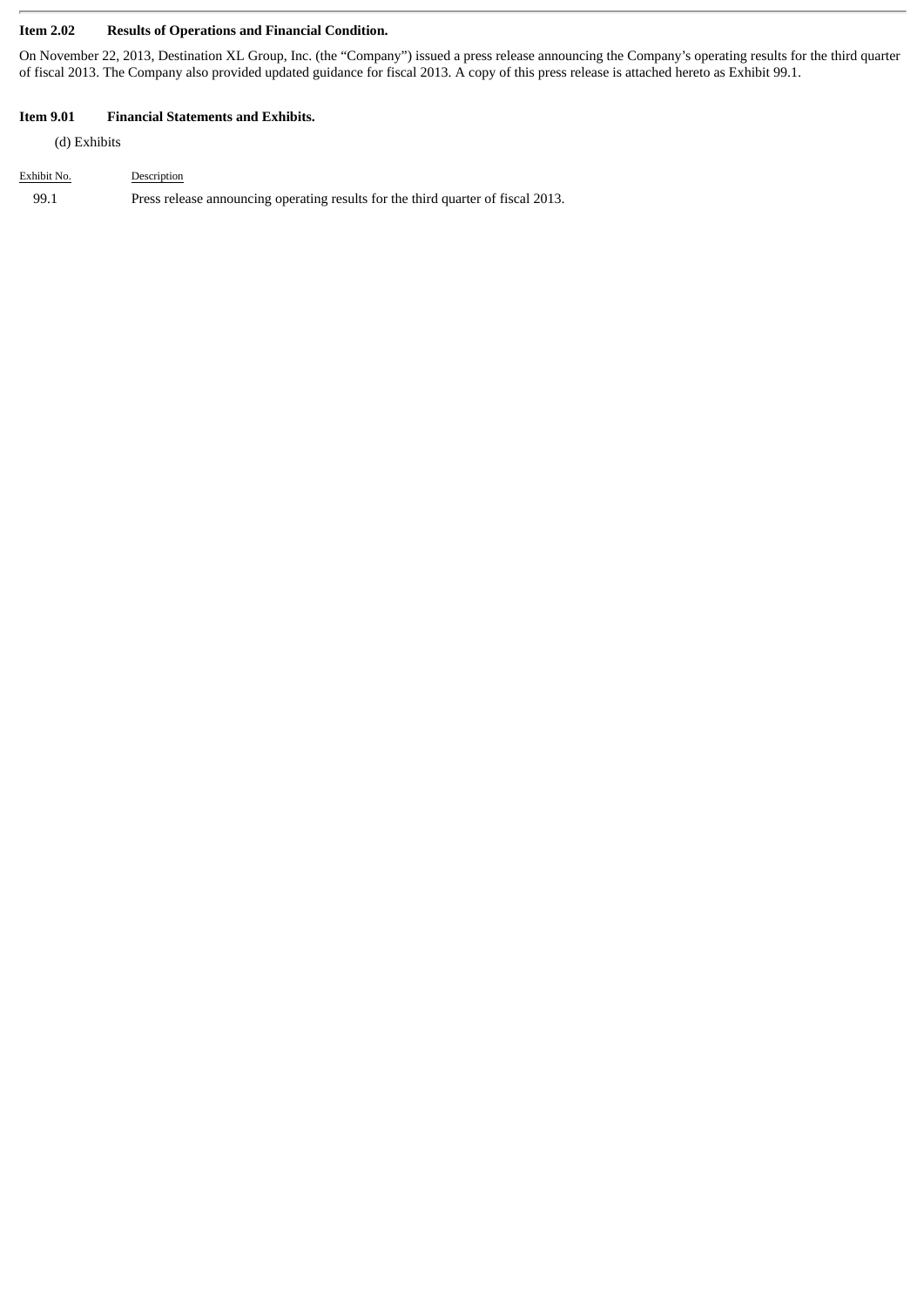#### SIGNATURES

Pursuant to the requirements of the Securities Exchange Act of 1934, the registrant has duly caused this report to be signed on its behalf by the undersigned, thereunto duly authorized.

> DESTINATION XL GROUP, INC. By: /s/ DENNIS R. HERNREICH

Name: Dennis R. Hernreich Title: Executive Vice President and Chief Financial Officer

Date: November 22, 2013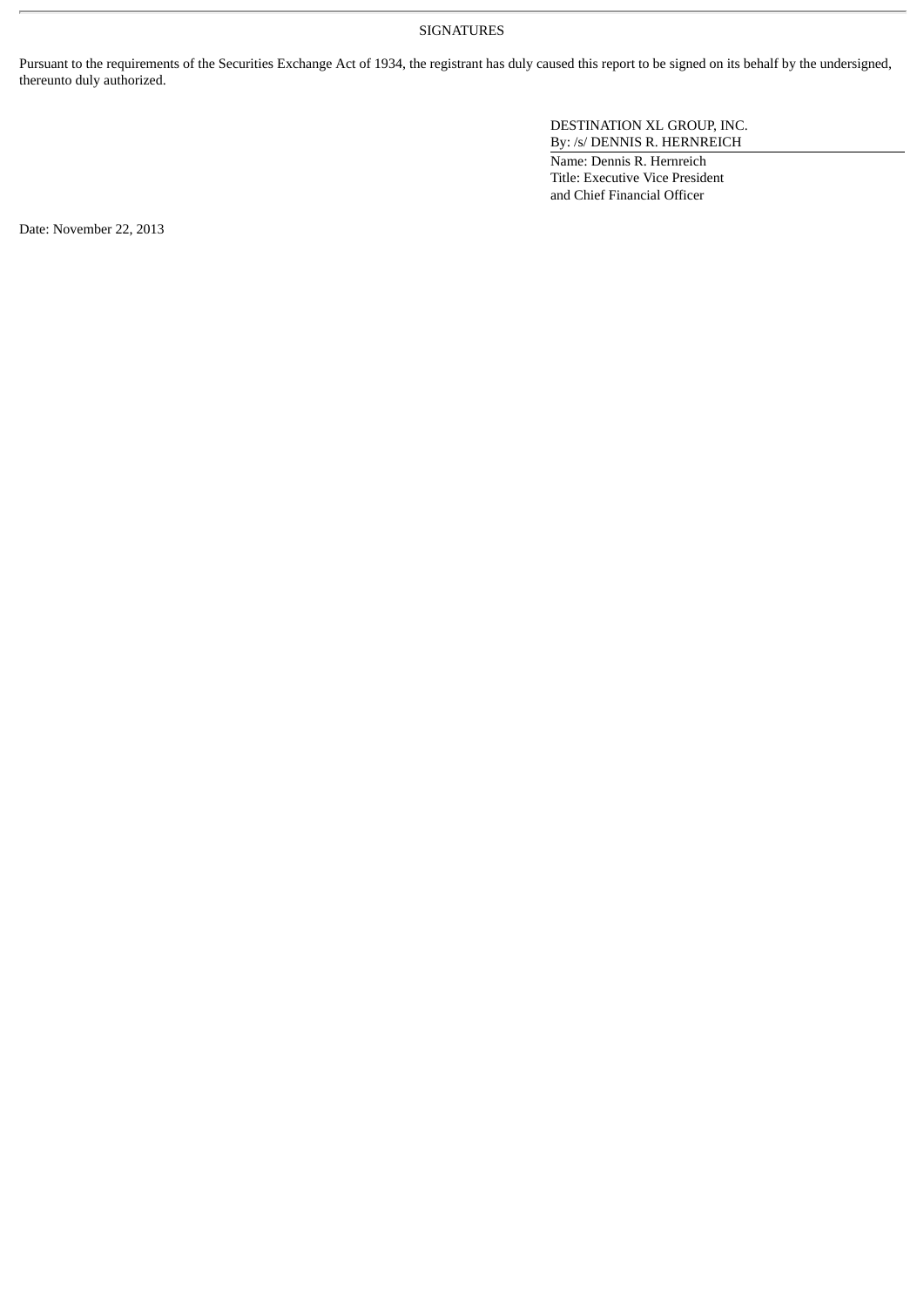

**CONTACT:** Jeff Unger Vice President Investor Relations (561) 482-9715

#### **Destination XL Group, Inc. Reports Third-Quarter 2013 Financial Results**

*At DXL Stores Open for Greater Than One Year, Fall Marketing Campaign Drove 25.3% Increase in Comparable Sales for October and 11.3% Increase in Comparable Sales for Q3*

CANTON, Mass., November 22, 2013 – Destination XL Group, Inc. (NASDAQ: DXLG), the largest multi-channel specialty retailer of big & tall men's apparel and accessories, today reported operating results for the third quarter of fiscal 2013.

#### **Third-Quarter Fiscal 2013 Highlights**

- Sales were \$88.2 million compared with \$88.7 million in the third quarter of fiscal 2012.
- The Company operated a total of 74 DXL stores as of November 2, 2013 with a combined comparable sales increase of 17.7% and an 11.3% comparable sales increase for the 36 DXL stores open longer than one year.
- DXL dollars per transaction increased 17.4% from the prior year's third quarter.
- E-commerce sales increased 7.9% compared with the third quarter of 2012.
- Opened 9 DXL stores and closed 22 Casual Male XL stores.

## **Comparable Sales**

The following is a summary of the breakdown of comparable sales for the third quarter of fiscal 2013:

|                                              |                                              | # of Stores | <b>Comparable Sales %</b><br>Change |
|----------------------------------------------|----------------------------------------------|-------------|-------------------------------------|
| <b>Total Comparable</b><br>Sales for Q3 2013 |                                              |             | $4.4\%$                             |
| <b>Retail Business</b>                       | <b>Total comparable retail stores</b>        | 375         | $6.4\%$                             |
|                                              | DXL comparable stores (1)                    | 74          | 17.7%                               |
|                                              | Casual Male XL and Rochester Clothing stores | 301         | 2.0%                                |
| <b>Direct Business</b>                       |                                              |             | $(4.5\%)$                           |
|                                              | E-commerce                                   |             | 7.9%                                |
|                                              | Catalog                                      |             | $(73.3\%)$                          |

(1) Of the 74 comparable DXL stores, 36 have been open more than one year and had a comparable sales increase of 11.3% for the third quarter of fiscal 2013.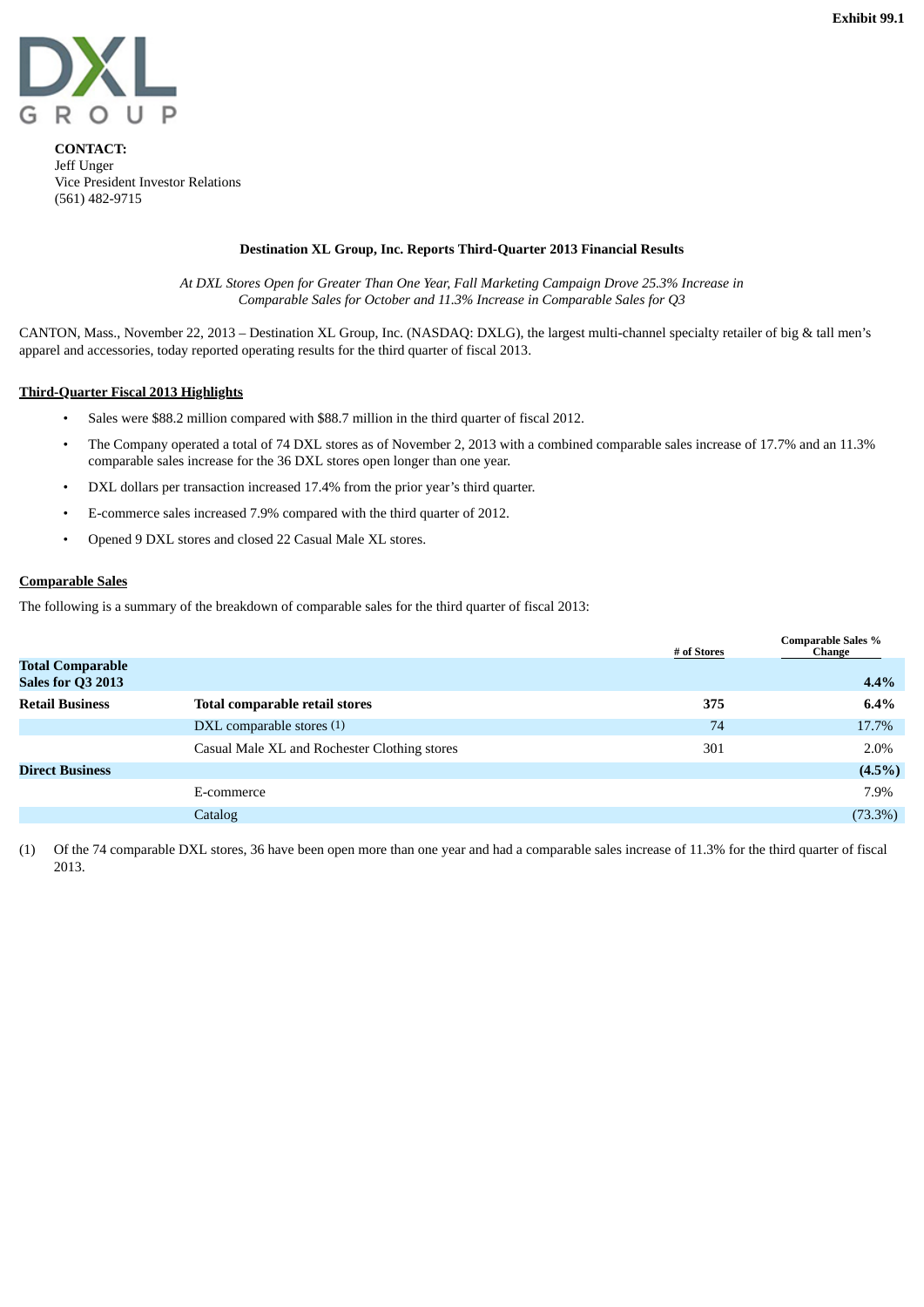#### **Management Comments**

"We turned in a solid financial performance, and made excellent progress on our DXL strategy in the third quarter," said President and CEO David Levin. "For the first two months of the quarter, sales were negatively affected by the soft overall retail market due to the government shutdown as well as unseasonably warm fall weather. We then saw a very strong rebound in traffic and sales in DXL stores during October as a direct result of the start of our fall national marketing campaign at the end of September. In fact, we reported a 30.2% increase in sales across all DXL stores in October, and a 25.3% increase for those that have been open longer than a year. In addition, average transaction size for our DXL stores increased by 18.7% during October, traffic increased 11.0% and new customer penetration increased 34.6% over last year.

"The second flight of our marketing campaign included advertising on two national television networks to supplement our nationwide presence on cable, as well as a mix of radio and digital marketing. The response to the campaign has been enthusiastic and we believe it has been successful in building DXL awareness. The DXL concept also has been successful in attracting the "end-of-rack" customer. During October, the percentage of sales to customers with a 46 inch and under waist increased to 43.5% compared with 36.3% of sales for full year 2012 and 40.5% in the second quarter of 2013.

"We are encouraged by the progress we are making on our transition to DXL. We continue to believe that the DXL concept will yield positive long-term results and enhanced shareholder value," concluded Levin.

#### **Third-Quarter Fiscal 2013 Results**

#### *Sales*

For the third quarter of fiscal 2013, total sales were \$88.2 million compared with \$88.7 million in the third quarter of fiscal 2012. The decrease of \$0.5 million in total sales was principally due to a loss of sales of \$3.5 million from closed Casual Male stores related to lease termination or stores unassociated with a new DXL store and a decrease of \$0.4 million due to the shift in comparable weeks. The decrease in sales was partially offset by a comparable sales increase of 4.4%, or \$3.7 million, compared with the third quarter of fiscal 2012.

The increase in retail business of \$4.4 million was driven by the 74 DXL stores that had a comparable store sales increase of \$3.4 million, or 17.7%. This increase was primarily due to the strength of the average dollars per transaction for DXL stores, which increased 17.4% during the quarter. The remaining retail stores had a comparable sales increase of \$1.0 million, or 2.0%. The decrease in the direct business was primarily driven by a decline in catalog sales of \$1.5 million for the third quarter of fiscal 2013 compared with the prior year's third quarter, which was partially offset by a \$0.8 million increase in ecommerce sales. The Company eliminated its catalogs completely in the second quarter of fiscal 2013 as part of its shift towards its more profitable ecommerce business. Total circulation for the third quarter, which includes mailers, decreased 89.4% over the prior year.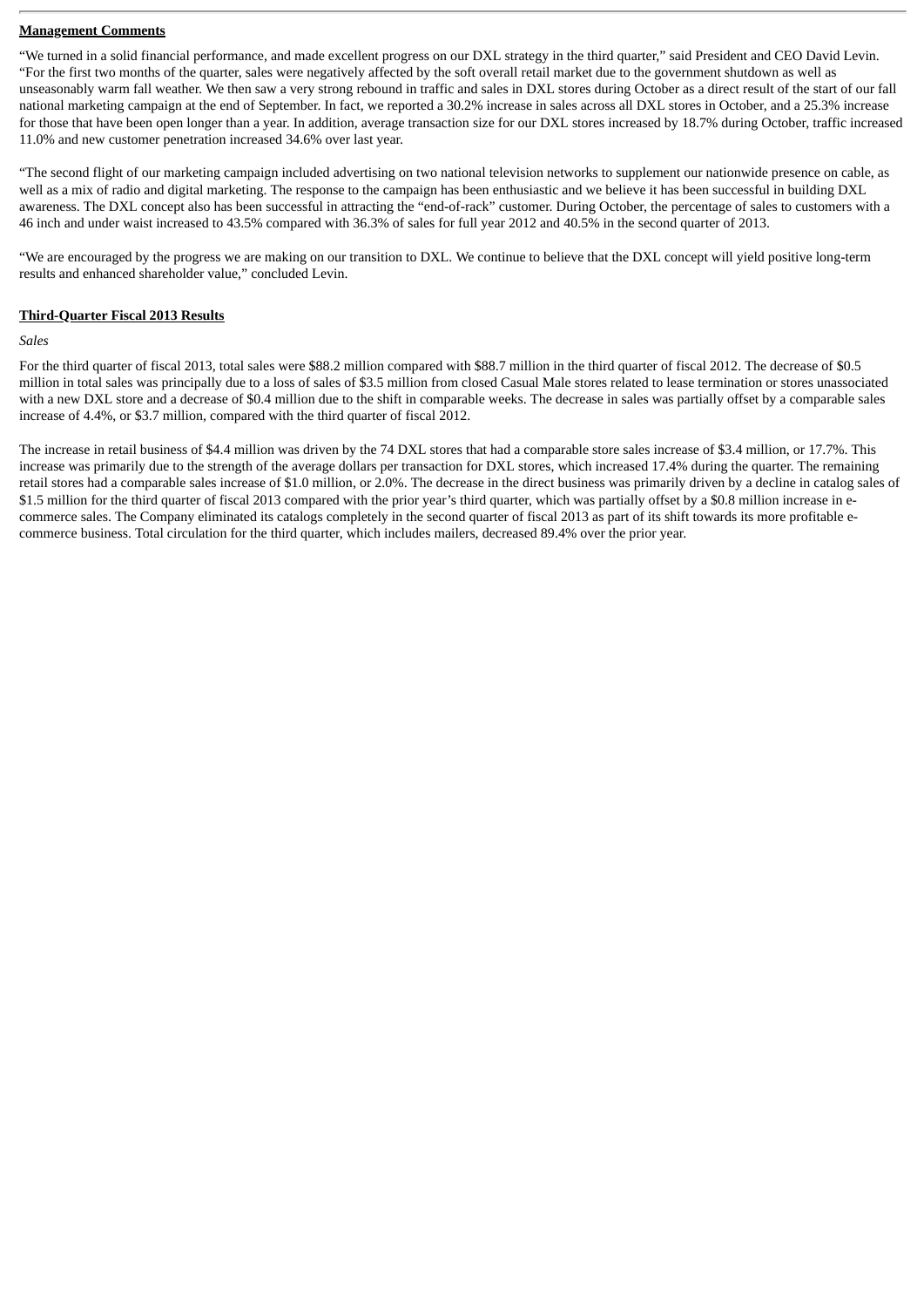#### *Gross Profit Margin*

For the third quarter of fiscal 2013, gross margin, inclusive of occupancy costs, was 44.5% compared with gross margin of 44.0% for the third quarter of fiscal 2012. The increase of 50 basis points for the third quarter of fiscal 2013 was the result of an improvement in merchandise margins of 90 basis points partially offset by an increase in occupancy costs of 40 basis points.

#### *Selling, General & Administrative*

SG&A expenses for the third quarter of fiscal 2013 were 46.6% of sales, compared with 42.5% in the third quarter of fiscal 2012. On a dollar basis, SG&A expenses increased 9.1% to \$41.1 million for the third quarter of fiscal 2013 from \$37.7 million for the prior-year quarter. The increase is primarily due to incremental costs of approximately \$3.0 million related to marketing expenses associated with the launch of the national marketing program in September 2013, increased payroll-related costs, such as pre-opening payroll, training and store operations, of approximately \$1.5 million to support the new DXL stores.

#### *Depreciation and Amortization*

Depreciation and amortization for the third quarter of fiscal 2013 grew to \$4.9 million from \$3.8 million for the third quarter of fiscal 2012, primarily due to an increase in capital expenditures related to DXL store growth.

#### *DXL Transition Costs and Marketing Costs*

As previously disclosed, the Company is incurring transition costs as it moves to its DXL format, which includes pre-opening rent and payroll, store training, infrastructure costs, store closing costs and lease exit costs. Transition expenses are primarily start-up costs associated with the DXL transformation that will not continue once a DXL store is open and the Company has completed the transformation in 2015. During this three-year transition, the Company expects to incur transition costs of approximately \$10.0 million per year in SG&A and occupancy costs. Additionally, the Company expects to incur \$1.6 million in amortization costs in fiscal 2013 related to its Casual Male trademark, with the remaining \$2.5 million amortized on an accelerated basis through fiscal 2018.

The results for the third quarter of fiscal 2013 include DXL transition costs of approximately \$2.8 million, which includes \$1.0 million of pre-opening occupancy costs and lease exit costs, \$1.5 million of SG&A expenses related to pre-opening payroll, training and store operations and \$0.3 million related to trademark amortization. In addition, marketing costs increased \$3.0 million related to the Company's national marketing campaign, for a total of approximately \$5.8 million, or \$0.07 per diluted share.

#### *Tax Rate*

On a continuing income basis, for the first nine months of fiscal 2013, the effective tax rate was 40.1% compared with 40.5% for the first nine months of fiscal 2012. The effective tax rate for fiscal 2013 is expected to be approximately 42.5%.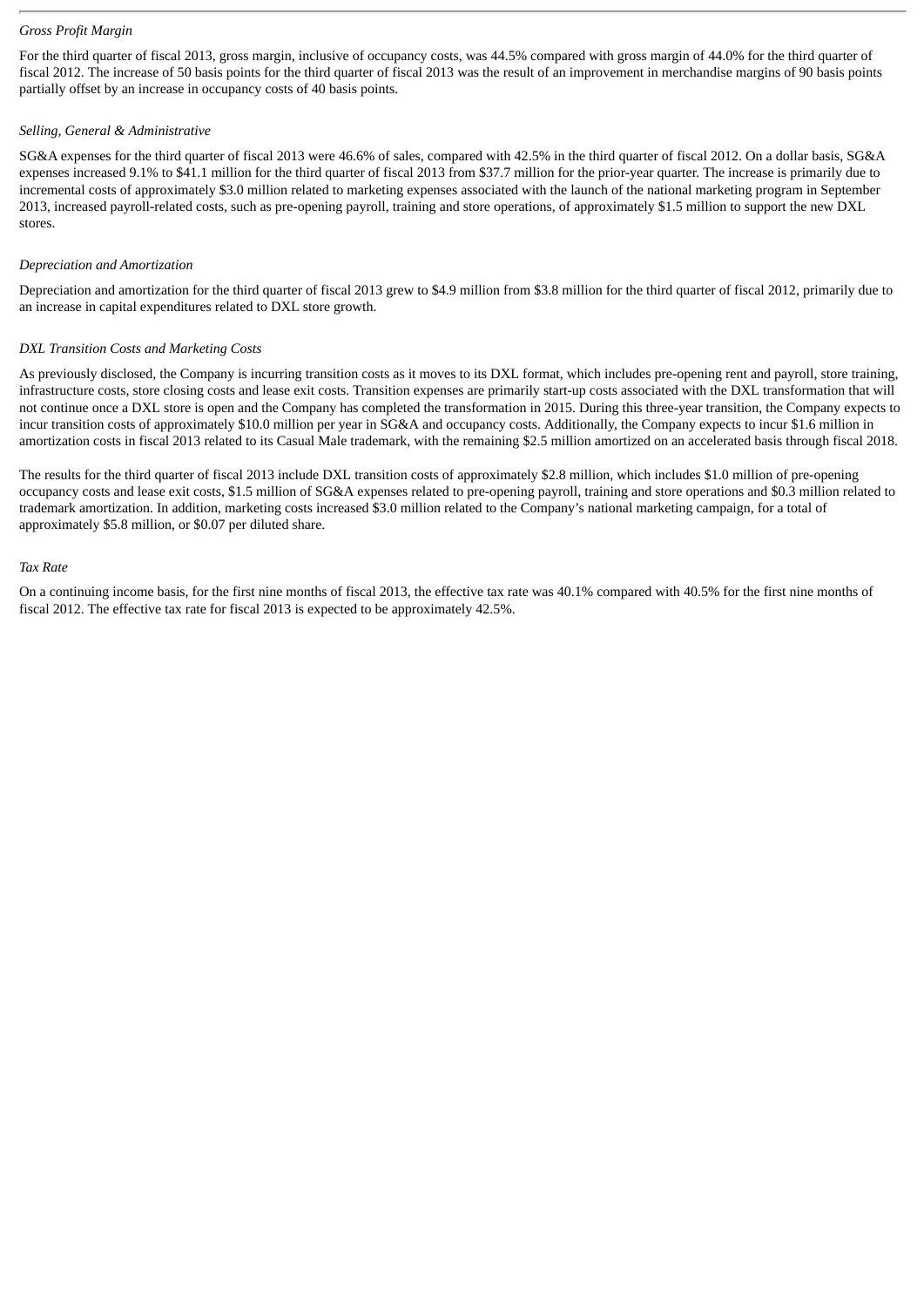#### *Net Income (Loss)*

The net loss for the third quarter of fiscal 2013 was \$(4.1) million, or \$(0.08) per share, compared with a net loss of \$(1.6) million, or \$(0.03) per share, for the third quarter of fiscal 2012. The increase in the loss was primarily attributable to the \$5.8 million, or \$0.07 per diluted share, in DXL transition and marketing costs included in the third quarter of fiscal 2013.

#### *Cash Flow*

Cash flow from operations was a net use of \$(5.5) million for the first nine months of fiscal 2013 compared with a net generation of \$8.4 million for the first nine months of fiscal 2012. Free cash flow from operations (as defined under "Non-GAAP Measures" in this press release) decreased by \$30.8 million to \$(43.7) million from \$(12.9) million for the first nine months of fiscal 2012, largely due to the decrease in operating income and partly due to increased marketing costs as well as higher capital expenditures related to the DXL store openings.

#### *Balance Sheet & Liquidity*

At November 2, 2013, the Company had cash and cash equivalents of \$5.2 million, outstanding borrowings of \$27.0 million, and \$70.7 million available under its credit facility. During the third quarter, the Company supplemented its borrowing capacity under its \$100 million credit facility by entering into equipment financing loans totaling approximately \$13.9 million.

Inventory was \$119.6 million, compared with \$104.2 million at the end of fiscal 2012 and \$116.1 million at October 27, 2012. At November 2, 2013, compared with October 27, 2012, inventory dollars increased 3.0%, while units increased by 1.2%. The 3.0% increase in inventory value is due primarily to the increase in branded apparel. With a greater number of DXL stores open, the Company has a greater mix of higher cost branded apparel.

#### **Retail Store Information**

The following is a summary of the store count, with respective square footage by store concept:

|                           | Year End 2011         |                   | Year End 2012  |                   | First Nine Months 2013 |                   | Year End 2013E        |                   |
|---------------------------|-----------------------|-------------------|----------------|-------------------|------------------------|-------------------|-----------------------|-------------------|
|                           | # of<br><b>Stores</b> | Sq Ft.<br>(000's) | # of<br>Stores | Sq Ft.<br>(000's) | # of<br><b>Stores</b>  | Sa Ft.<br>(000's) | # of<br><b>Stores</b> | Sq Ft.<br>(000's) |
| <b>Casual Male XL</b>     | 420                   | 1.496             | 352            | 1,241             | 290                    | 1,020             | 252                   | 890               |
| <b>Destination XL</b>     | 16                    | 159               | 48             | 475               | 74                     | 714               | 101                   | 933               |
| <b>Rochester Clothing</b> | $\overline{14}$       | 122               | 12             | 108               |                        | 95                | 10                    | 90                |
| <b>Total</b>              | 450                   | 1,777             | 412            | 1.824             | 375                    | 1,829             | 363                   | 1,913             |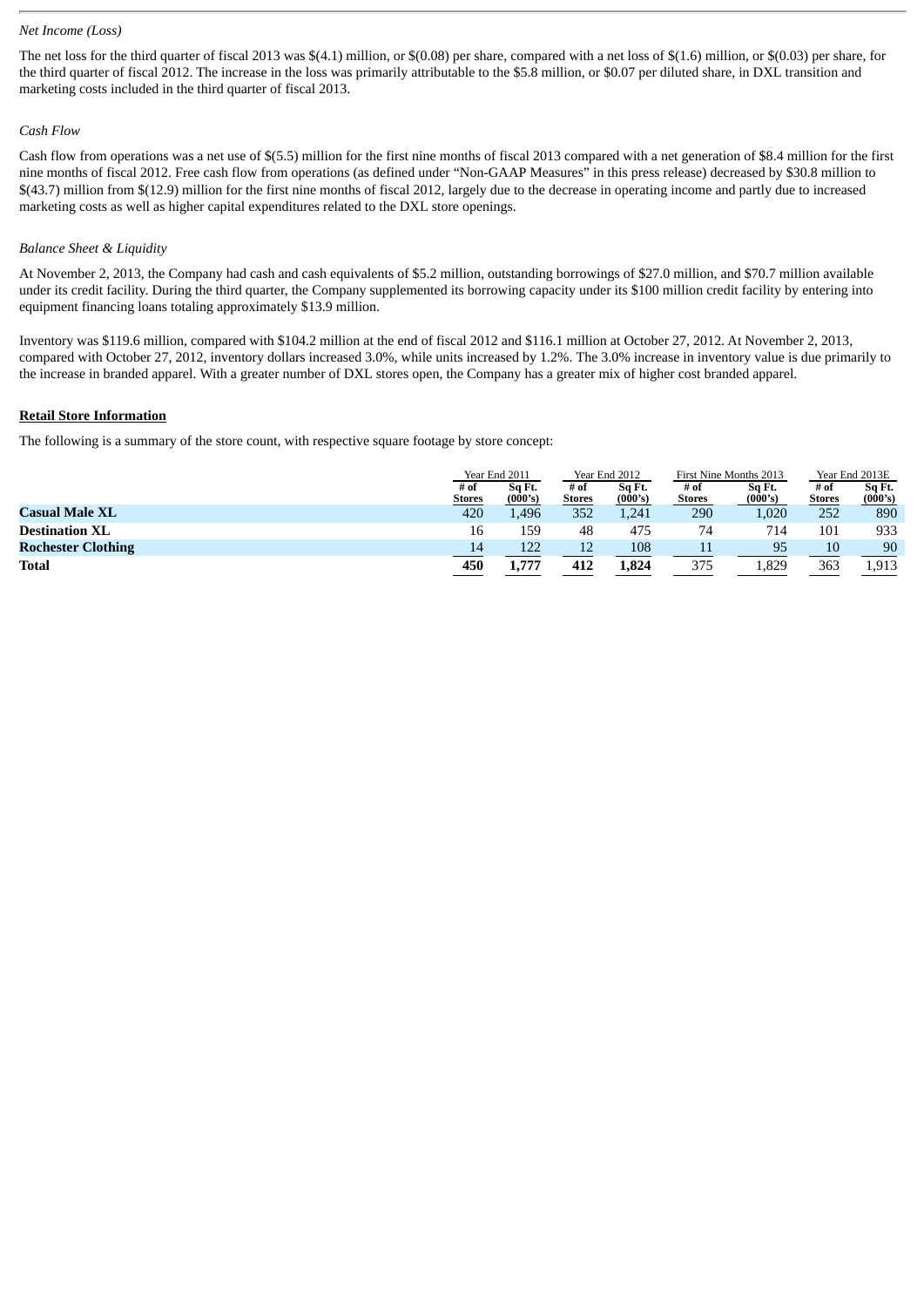#### **Fiscal 2013 Outlook**

The Company experienced a sales shortfall in August and September and a delay in the opening of a small number of DXL stores; however, the Company expects that it will achieve sales and earnings for the full year at the low end of its previous guidance. Based on results for the first nine months of fiscal 2013, financial guidance for the fiscal year ending February 1, 2014 is as follows:

- Comparable sales increase of approximately 5.0% and total sales of approximately \$395.0 million.
- Open approximately 53 DXL stores (compared with prior guidance of between 55-58 stores) while closing 102 Casual Male XL and Rochester Clothing stores. Certain DXL stores previously anticipated to open in 2013, will instead be opened in early 2014.
- The Company expects gross profit margin to change  $+/$  10 basis points from fiscal 2012 to approximately 46.5%.
- SG&A costs are now expected to be approximately \$166.0 million, or an increase of approximately \$10.0 million from 2012, all related to increased marketing expenses as well as DXL transition costs.
- EBITDA (non-GAAP) is expected to approximate \$15.0 million with an operating margin at approximately (0.8%).
- Earnings per diluted share is expected to be a net loss of approximately \$(0.05).
- Capital expenditures of approximately \$57.0 million, partially offset by \$11.9 million in tenant allowances in fiscal 2013.
- The Company expects borrowings at the end of fiscal 2013 will be \$5.0 to \$6.0 million under the credit facility, with equipment financings of approximately \$17.0 million. With an expected cash balance at the end of fiscal 2013 of \$5.0 million, the net debt position is expected to be approximately \$17.0-\$18.0 million (up from previous guidance of \$10.0-\$15.0 million).

#### **Conference Call**

The Company will hold a conference call to review its financial results and business highlights today, Friday, November 22, 2013 at 9:00 a.m. ET. To listen to the live webcast, visit the "Investor Relations" section of the Company's website. The live call also can be accessed by dialing: (888) 337-8198. Please reference conference ID: 5205359. An archived version of the webcast may be accessed by visiting the "Events" section of the Company's website for up to one year.

During the conference call, the Company may discuss and answer questions concerning business and financial developments and trends. The Company's responses to questions, as well as other matters discussed during the conference call, may contain or constitute information that has not been disclosed previously.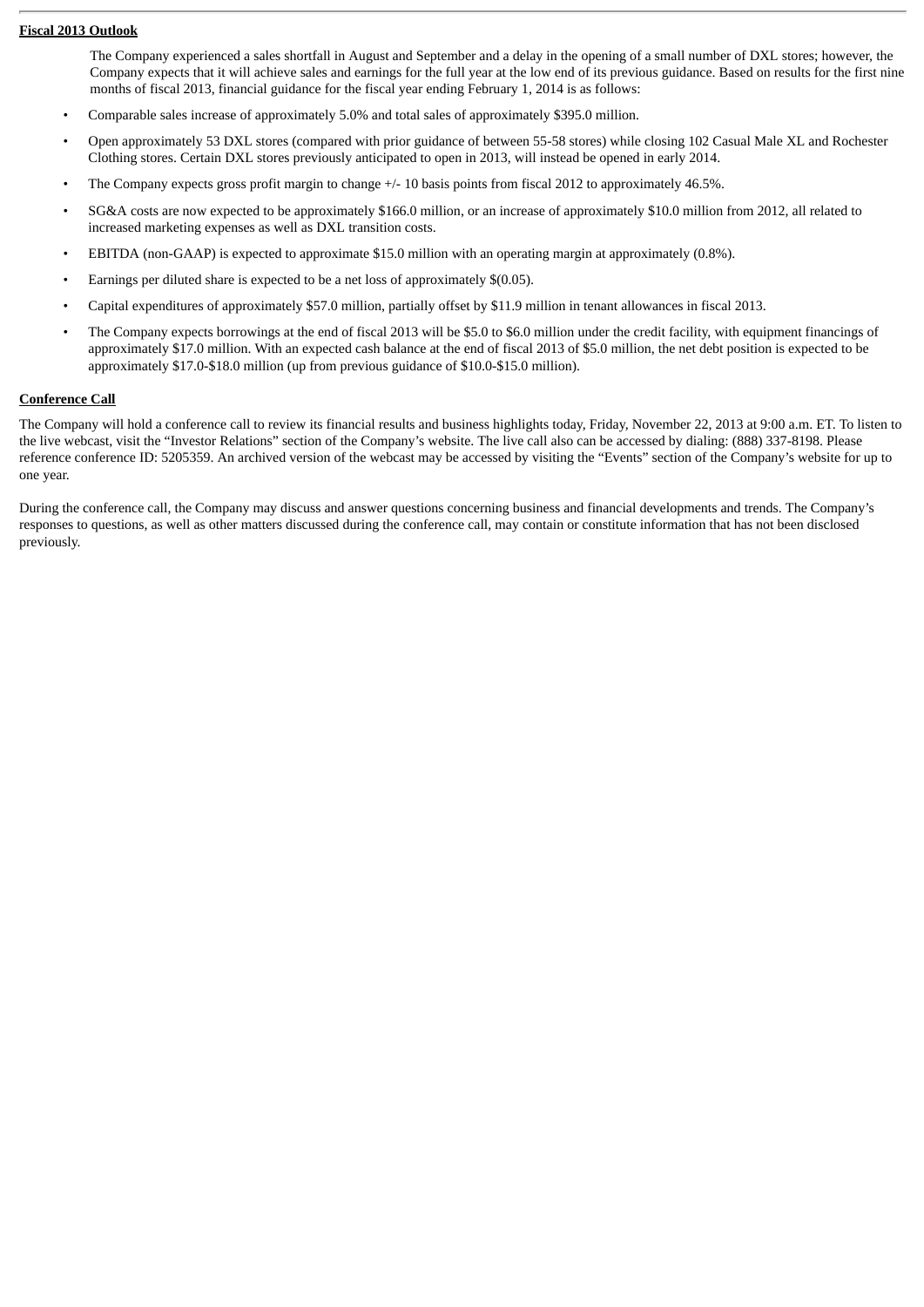#### **Non-GAAP Measures**

In addition to financial measures prepared in accordance with generally accepted accounting principles ("GAAP"), the above discussion refers to free cash flow and EBITDA (earnings before income taxes and depreciation and amortization), which are non-GAAP measures. The presentation of these non-GAAP measures are not measures determined by GAAP and should not be considered superior to or as a substitute for net income or cash flows from operating activities or any other measure of performance derived in accordance with GAAP. In addition, all companies do not calculate non-GAAP financial measures in the same manner and, accordingly, the measures "free cash flows" and "EBITDA" presented in this release may not be comparable to similar measures used by other companies. The Company calculates free cash flows as cash flow from operating activities less capital expenditures and less discretionary store asset acquisitions, if applicable. See table below for reconciliation. The Company calculates forecasted EBITDA for fiscal 2013 of \$15.0 million as forecasted operating loss of \$4.0 million plus the add-back of depreciation and amortization of \$19.0 million.

The above discussion also includes the earnings per share impact of incremental costs that have been incurred in connection with the Company's DXL growth initiative and the increase in marketing costs of \$5.8 million in the aggregate, or \$0.07 per diluted share, for the third quarter of fiscal 2013. The \$0.07 per diluted share was calculated, using the third quarter effective tax rate of 41.7%, by taking the net of \$5.8 million less \$2.4 million of tax divided by outstanding diluted shares of 48.6 million.

#### **About Destination XL Group, Inc.**

Destination XL Group, Inc. is the largest multi-channel specialty retailer of big & tall men's apparel with operations throughout the United States, Canada and in London, England. The retailer operates under six brands: Destination XL®, Casual Male XL, Rochester Clothing, B&T Factory Direct, ShoesXL and LivingXL. Several e-commerce sites, including www.destinationxl.com, and brand mailers make up the Company's direct-to-consumer business. With more than 2,000 private label and name-brand styles to choose from, customers are provided with a unique blend of wardrobe solutions not available at traditional retailers. The Company is headquartered in Canton, Massachusetts. For more information, please visit the Company's investor relations website: http://investor.destinationxl.com/.

#### **Forward-Looking Statements**

Certain information contained in this press release, including cash flows, operating margins, store counts, costs, capital expenditures, borrowings, EBITDA, revenue and earnings expectations for fiscal 2013, constitute forward-looking statements under the federal securities laws. The discussion of forward-looking information requires management of the Company to make certain estimates and assumptions regarding the Company's strategic direction and the effect of such plans on the Company's financial results. The Company's actual results and the implementation of its plans and operations may differ materially from forward-looking statements made by the Company. The Company encourages readers of forward-looking information concerning the Company to refer to its *prior filings with the Securities and*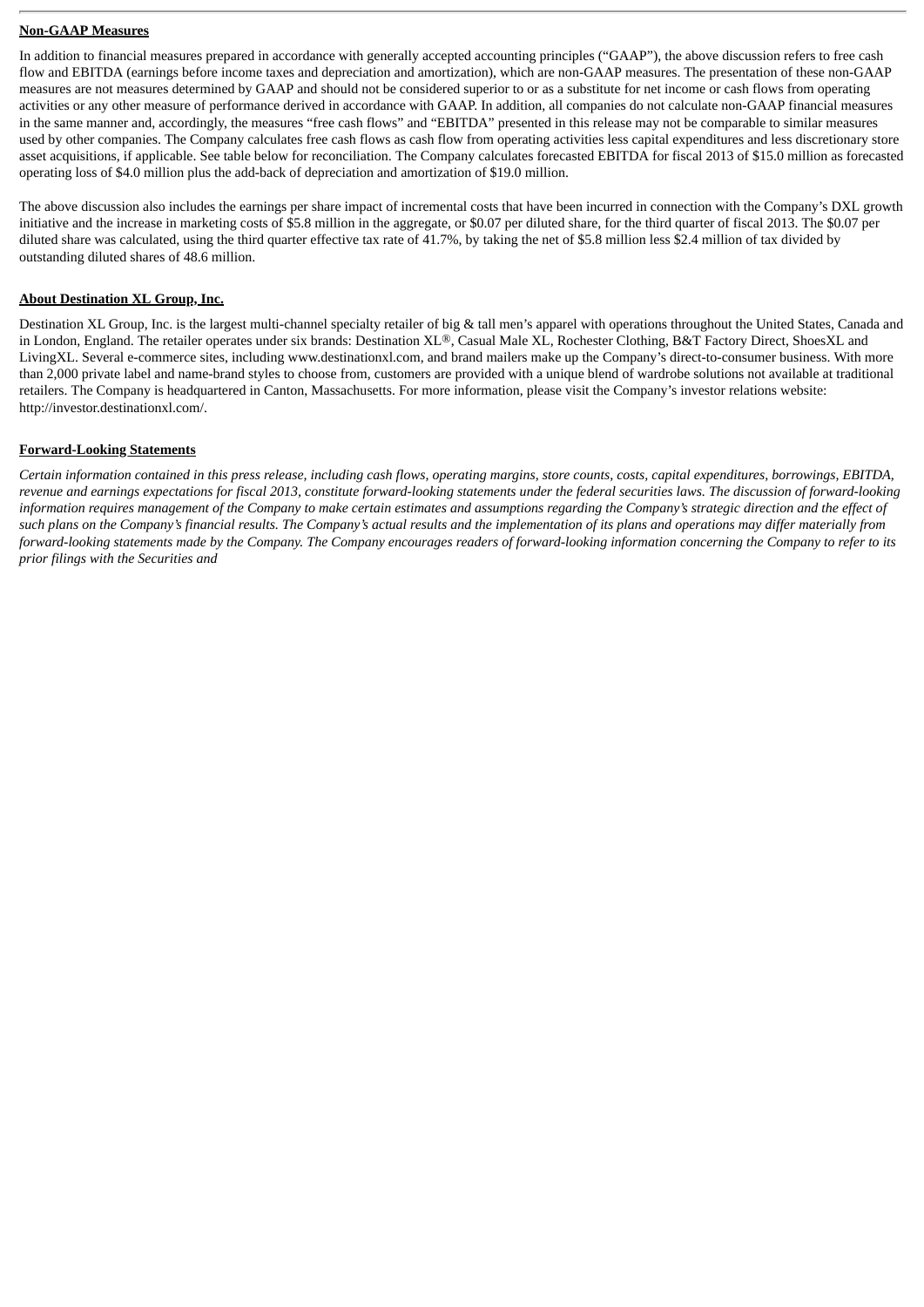Exchange Commission, including without limitation, its Annual Report on Form 10-K filed on March 15, 2013, that set forth certain risks and uncertainties *that may have an impact on future results and direction of the Company.*

Forward-looking statements contained in this press release speak only as of the date of this release. Subsequent events or circumstances occurring after such date may render these statements incomplete or out of date. The Company undertakes no obligation and expressly disclaims any duty to update such *statements.*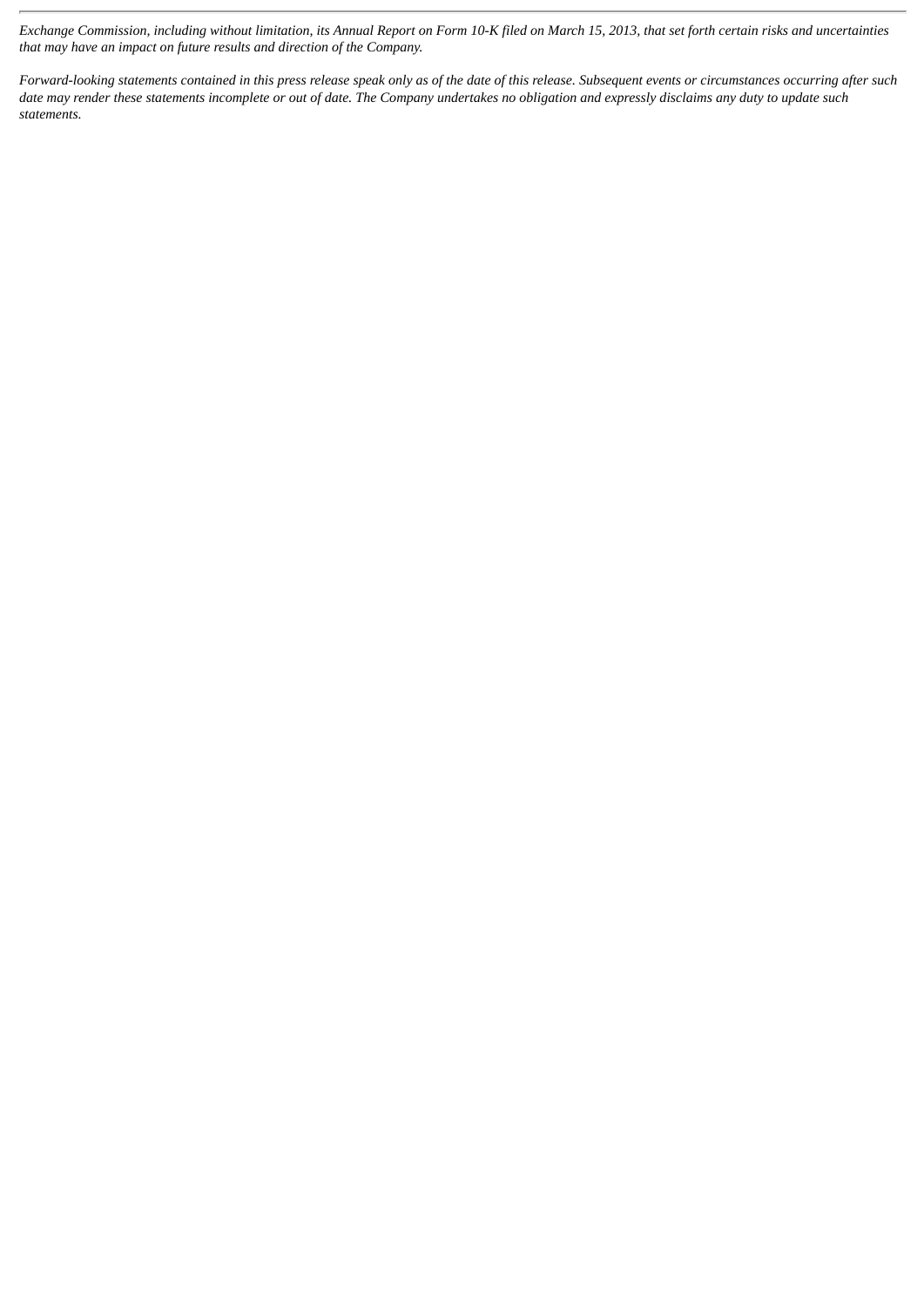#### DESTINATION XL GROUP, INC. CONSOLIDATED STATEMENTS OF OPERATIONS (In thousands, except per share data)

|                                                              | For the three months ended<br>October 27, 2012 |    |         |              | For the nine months ended<br>November 2, 2013 |              | October 27, 2012 |  |
|--------------------------------------------------------------|------------------------------------------------|----|---------|--------------|-----------------------------------------------|--------------|------------------|--|
| <b>Sales</b>                                                 | \$<br>November 2, 2013<br>88,202               | \$ | 88,739  | $\mathbb{S}$ | 279,444                                       | \$           | 284,782          |  |
| Cost of goods sold including occupancy                       | 48,924                                         |    | 49,732  |              | 150,190                                       |              | 153,535          |  |
| Gross profit                                                 | 39,278                                         |    | 39,007  |              | 129,254                                       |              | 131,247          |  |
| Expenses:                                                    |                                                |    |         |              |                                               |              |                  |  |
| Selling, general and administrative                          | 41,099                                         |    | 37,689  |              | 122,752                                       |              | 113,074          |  |
| Depreciation and amortization                                | 4,867                                          |    | 3,844   |              | 13,550                                        |              | 11,278           |  |
| Total expenses                                               | 45,966                                         |    | 41,533  |              | 136,302                                       |              | 124,352          |  |
| Operating income (loss)                                      | (6,688)                                        |    | (2,526) |              | (7,048)                                       |              | 6,895            |  |
| Interest expense, net                                        | (280)                                          |    | (151)   |              | (699)                                         |              | (438)            |  |
| Income (loss) from continuing operations before income taxes | (6,968)                                        |    | (2,677) |              | (7, 747)                                      |              | 6,457            |  |
| Provision (benefit) for income taxes                         | (2,905)                                        |    | (1,073) |              | (3, 108)                                      |              | 2,617            |  |
| Income (loss) from continuing operations                     | (4,063)                                        |    | (1,604) |              | (4,639)                                       |              | 3,840            |  |
| Loss from discontinued operations, net of taxes              |                                                |    | 4       |              |                                               |              | (1, 933)         |  |
| Net income (loss)                                            | \$<br>(4,063)                                  | \$ | (1,600) | \$           | (4, 639)                                      | \$           | 1,907            |  |
| Net income (loss) per share - basic:                         |                                                |    |         |              |                                               |              |                  |  |
| Income (loss) from continuing operations                     | \$<br>(0.08)                                   | \$ | (0.03)  | \$           | (0.10)                                        | \$           | 0.08             |  |
| Loss from discontinued operations                            | \$                                             | \$ |         | $\mathbb{S}$ |                                               | $\mathbb{S}$ | (0.04)           |  |
| Net income (loss) per share - basic                          | \$<br>(0.08)                                   | \$ | (0.03)  | \$           | (0.10)                                        | \$           | 0.04             |  |
| Net income (loss) per share - diluted:                       |                                                |    |         |              |                                               |              |                  |  |
| Income (loss) from continuing operations                     | \$<br>(0.08)                                   | \$ | (0.03)  | \$           | (0.10)                                        | \$           | 0.08             |  |
| Loss from discontinued operations                            | \$                                             | \$ |         | $\mathbb{S}$ |                                               | \$           | (0.04)           |  |
| Net income (loss) per share - diluted                        | \$<br>(0.08)                                   | \$ | (0.03)  | \$           | (0.10)                                        | \$           | 0.04             |  |
| Weighted-average number of common shares outstanding:        |                                                |    |         |              |                                               |              |                  |  |
| <b>Basic</b>                                                 | 48,553                                         |    | 48,053  |              | 48,441                                        |              | 47,887           |  |
| <b>Diluted</b>                                               | 48,553                                         |    | 48,053  |              | 48,441                                        |              | 48,336           |  |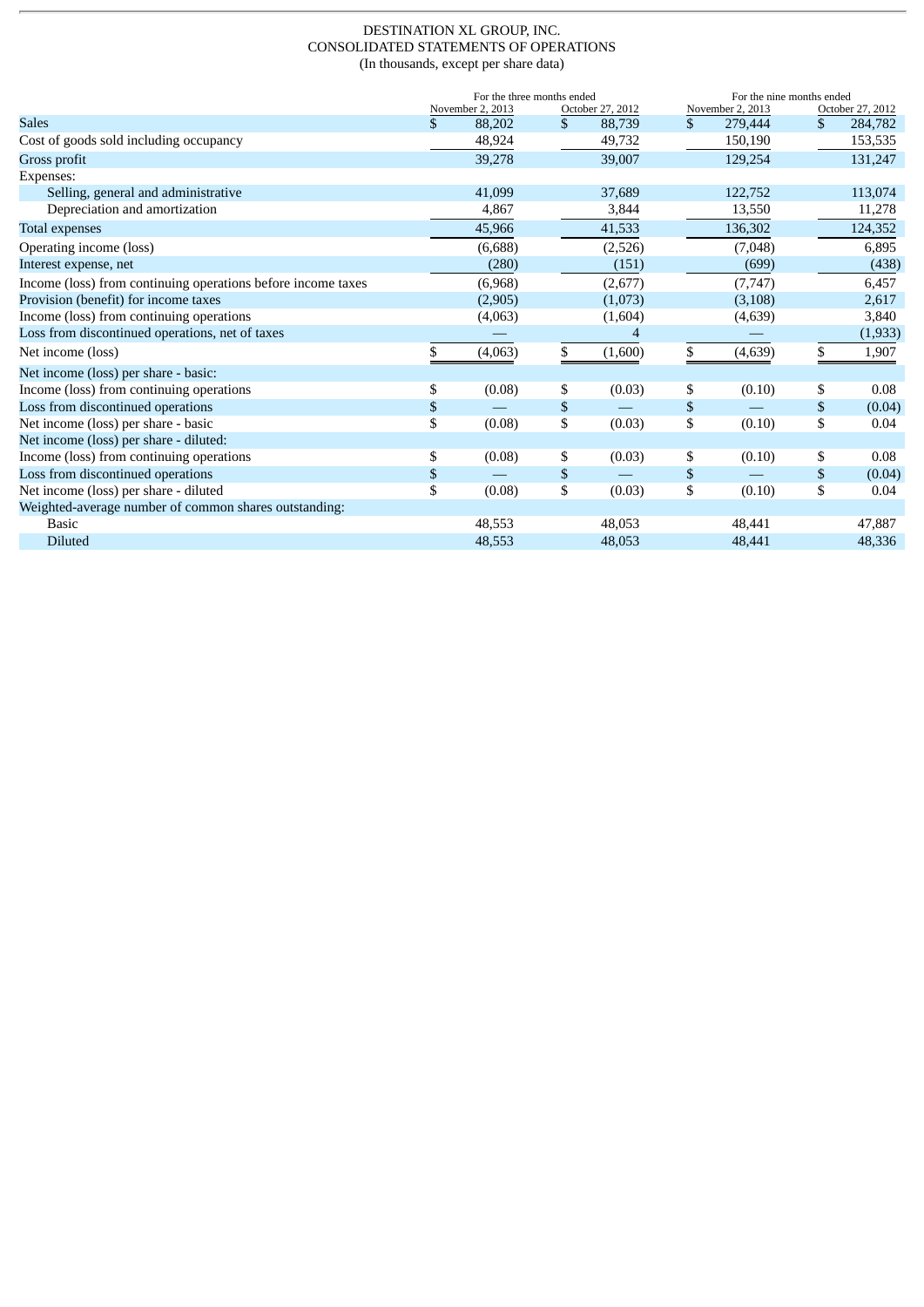#### DESTINATION XL GROUP, INC. CONSOLIDATED BALANCE SHEETS November 2, 2013 and February 2, 2013 (In thousands)

|                                                          | November 2,<br>2013 | February 2,<br>2013 |
|----------------------------------------------------------|---------------------|---------------------|
| <b>ASSETS</b>                                            |                     |                     |
| Cash and cash equivalents                                | \$<br>5,232         | \$<br>8,162         |
| <b>Inventories</b>                                       | 119,550             | 104,211             |
| Other current assets                                     | 17,267              | 14,088              |
| Property and equipment, net                              | 97,805              | 65,942              |
| Intangible assets                                        | 4,792               | 6,256               |
| Deferred tax assets                                      | 48,446              | 45,313              |
| Other assets                                             | 3,202               | 1,973               |
| <b>Total assets</b>                                      | \$296,294           | \$245,945           |
| LIABILITIES AND STOCKHOLDERS' EQUITY                     |                     |                     |
| Accounts payable, accrued expenses and other liabilities | 78,658<br>\$        | \$65,683            |
| Borrowings under credit facility                         | 27,001              |                     |
| Long-term debt                                           | 13,845              |                     |
| Deferred gain on sale-leaseback                          | 17,951              | 19,050              |
| Stockholders' equity                                     | 158,839             | 161,212             |
| Total liabilities and stockholders' equity               | \$296,294           | \$245,945           |